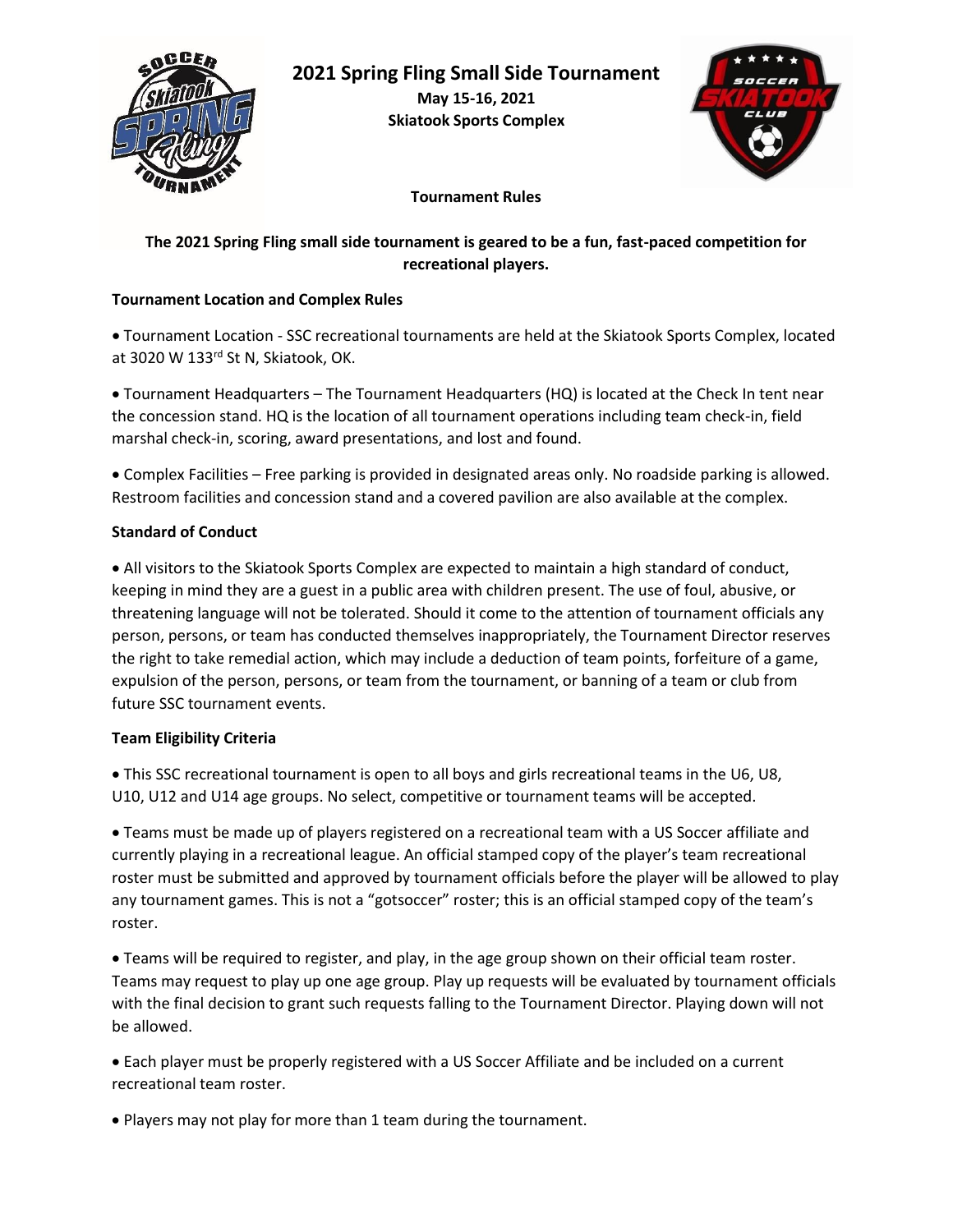#### **Groups and Game Format**

| Age Group | Format | Roster<br>Max   | <b>Ball Size</b> | Offside | <b>Game Time</b>          | Awards              |
|-----------|--------|-----------------|------------------|---------|---------------------------|---------------------|
| U6 coed   | 4v4    | 8<br>(No GK)    | 3                | No.     | $(2)$ 10 minute<br>halves | All                 |
| U8 Boys   | 4v4    | 8<br>(No GK)    | 3                | No.     | $(2)$ 12 minute<br>halves | $1st$ , $2nd$       |
| U8 Girls  | 4v4    | 8<br>(No GK)    | $\overline{3}$   | No      | $(2)$ 12 minute<br>halves | $1st$ , $2nd$       |
| U10 Boys  | 5v5    | 12<br>(With GK) | 4                | No      | $(2)$ 15 minute<br>halves | $1st$ , $2nd$       |
| U10 Girls | 5v5    | 12<br>(With GK) | 4                | No      | $(2)$ 15 minute<br>halves | $1st$ , $2nd$       |
| U12 Boys  | 6v6    | 16<br>(With GK) | 4                | No      | $(2)$ 20 minute<br>halves | $1st$ , $2nd$       |
| U12 Girls | 6v6    | 16<br>(With GK) | 4                | No.     | $(2)$ 20 minute<br>halves | $1^{st}$ , $2^{nd}$ |
| U14 Boys  | 7v7    | 18<br>(With GK) | 5                | No      | $(2)$ 20 minute<br>halves | $1^{st}$ , $2^{nd}$ |
| U14 Girls | 7v7    | 18<br>(With GK) | 5                | No      | $(2)$ 20 minute<br>halves | $1^{st}$ , $2^{nd}$ |

The following team and game formats will be used for this tournament:

\*Tournament Director reserves the right to combine groups where necessary to create brackets.

#### **Tournament Rules and Policies**

- Teams are required to check-in at Tournament Headquarters at least 45 minutes prior to the start of their first scheduled match.
- The following documentation must be provided at check-in to the Tournament Committee for their review:
	- Official Team Roster Two (2) copies of the official stamped/signed roster showing players are registered in a recreational league. Obtain this from the club registrar. GotSoccer rosters or game cards will not be accepted. Player jersey numbers must be listed on the official roster for each player. These may be hand written on the official team roster. Guest players may be manually noted on the roster.
	- Medical Release Waivers A copy of each player's medical release form/waiver, signed by the player's parent or guardian must be presented and kept on hand by the coach or manager throughout the tournament. The USYS medical release form may be used in place of a club provided form. Medical Release forms do not need to be notarized.

#### **Game Schedules**

• Each team will be scheduled to play a minimum of three (3) games. Scheduler will attempt to avoid conflicting games for coaches who identify that they are coaching multiple teams. Schedules are published as early as possible to allow coaches time to review for conflicts, but due to the complexity of scheduling, there is no guarantee that all conflicts can be resolved. Coaches are encouraged to have a registered assistant coach present at the tournament. Specific scheduling requests may be submitted but are not guaranteed to be honored.

#### **Inclement Weather and Playing Conditions**

• Teams will be expected to play regardless of weather conditions. The Tournament Director will determine if playing conditions warrant the postponement or cancellation of any scheduled games. The Tournament Director has the authority to modify any and all tournament rules in order to safely and fairly end the tournament successfully. Referees shall retain the right to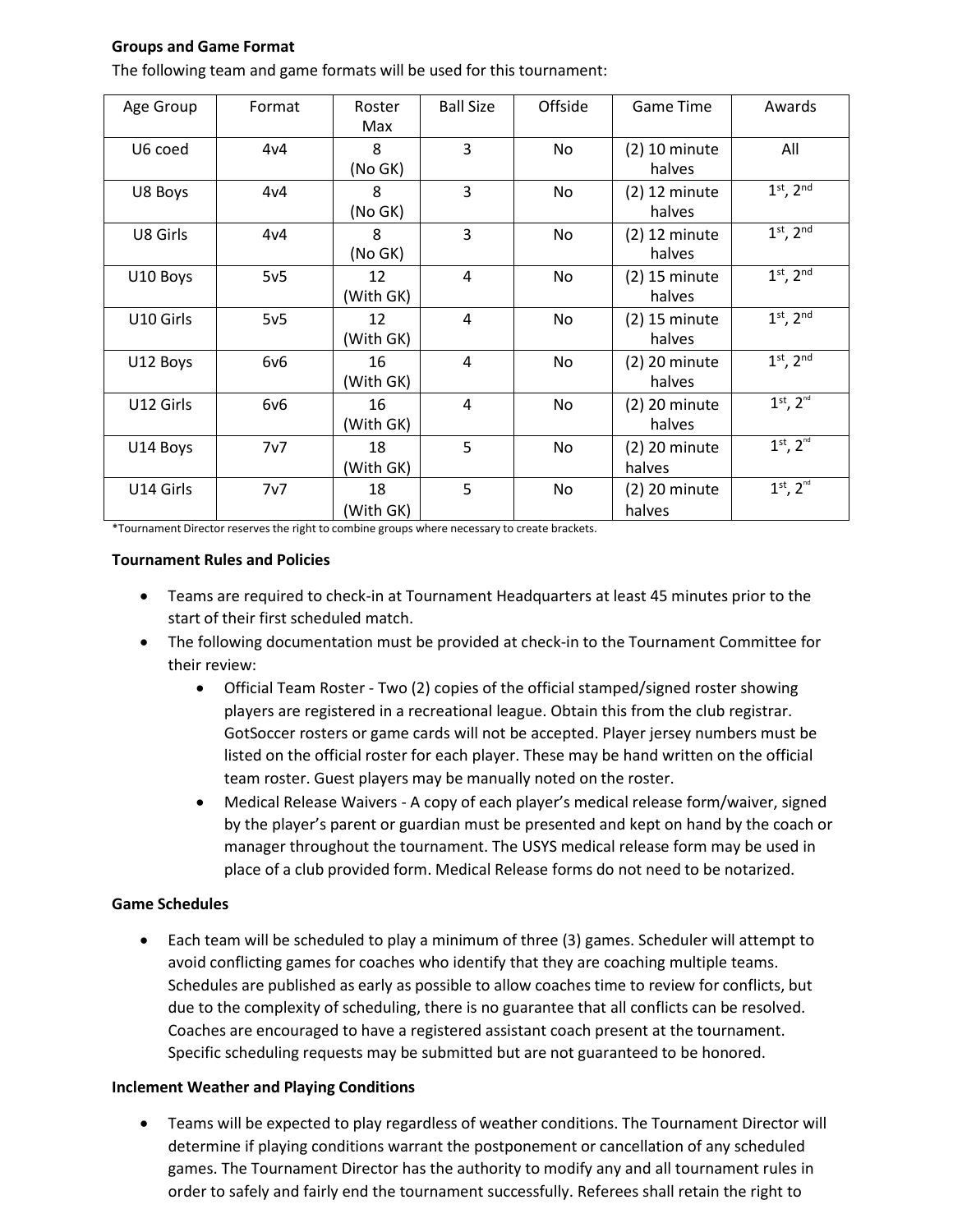decide if safe playing conditions exist.

- If lightning is detected, all games will be suspended and all players, officials, and spectators will be required to leave the fields and take shelter, preferably in their personal vehicle. If possible, games will resume once lightning has cleared the area.
- In the event games are rescheduled due to weather, it is the responsibility of the team's coach or manager to check with Tournament Headquarters for reschedule information on the same day as the match is suspended.
- In the event the tournament is cancelled, either in whole or part, the Skiatook Soccer Club is not responsible for any expenses incurred by any team. However, a portion of the entry fee may be refunded after any outstanding tournament expenses are deducted.

## **Uniforms and Player Equipment**

- All members of the same team must wear jerseys of the same color, with the exception of the goalkeeper who will wear a different color to distinguish them from both teams and the referees. Team shorts should all match and be of the same color. Team socks, and any applied tape or covering, must also match and be of the same color.
- Each player on a team (with the exclusion of U6 players) must have a unique number on their jersey that matches the number shown on their official roster as approved during check-in.
- In the event that both teams show up wearing the same or similar color jersey, it is the responsibility of the home team to change to an alternate color jersey.
- All players are required to wear shin guards with socks completely covering the shin guards.
- No player shall wear anything that is dangerous to themselves or other players, including but not limited to rings, earrings, watches, necklaces, etc

## **Rules of Play**

All standard US Soccer laws will be followed with the exceptions noted below:

- U10/U12/U14:
	- o No offside will be called.
	- $\circ$  GK must play out by throw or pass. No punting allowed. If an infraction occurs, an indirect free kick will be awarded for violation at the spot of the foul.
	- o All free kicks awarded are indirect.

## **Substitutions**

- U6: The game shall be divided into two (2) periods of ten (10) minutes each with a halftime break of five (5) minutes between periods. Substitutions shall be allowed at any stoppage during the game. Each coach may substitute as many players as desired during the stoppage. Substitutions may also be permitted as follows:
	- At half time.
	- To replace any player for health or injury reasons.
	- To allow a player who has left the game due to a minor injury to return to the game, as soon as possible, replacing the same player who replaced him/her.
- U7/U8: The game shall be divided into two (2) periods of twelve (12) minutes each with a halftime break of five (5) minutes between periods. Substitutions shall be allowed at any stoppage during the game. Each coach may substitute as many players as desired during the stoppage. Substitutions may also be permitted as follows:
	- At half time.
	- To replace any player for health or injury reasons.